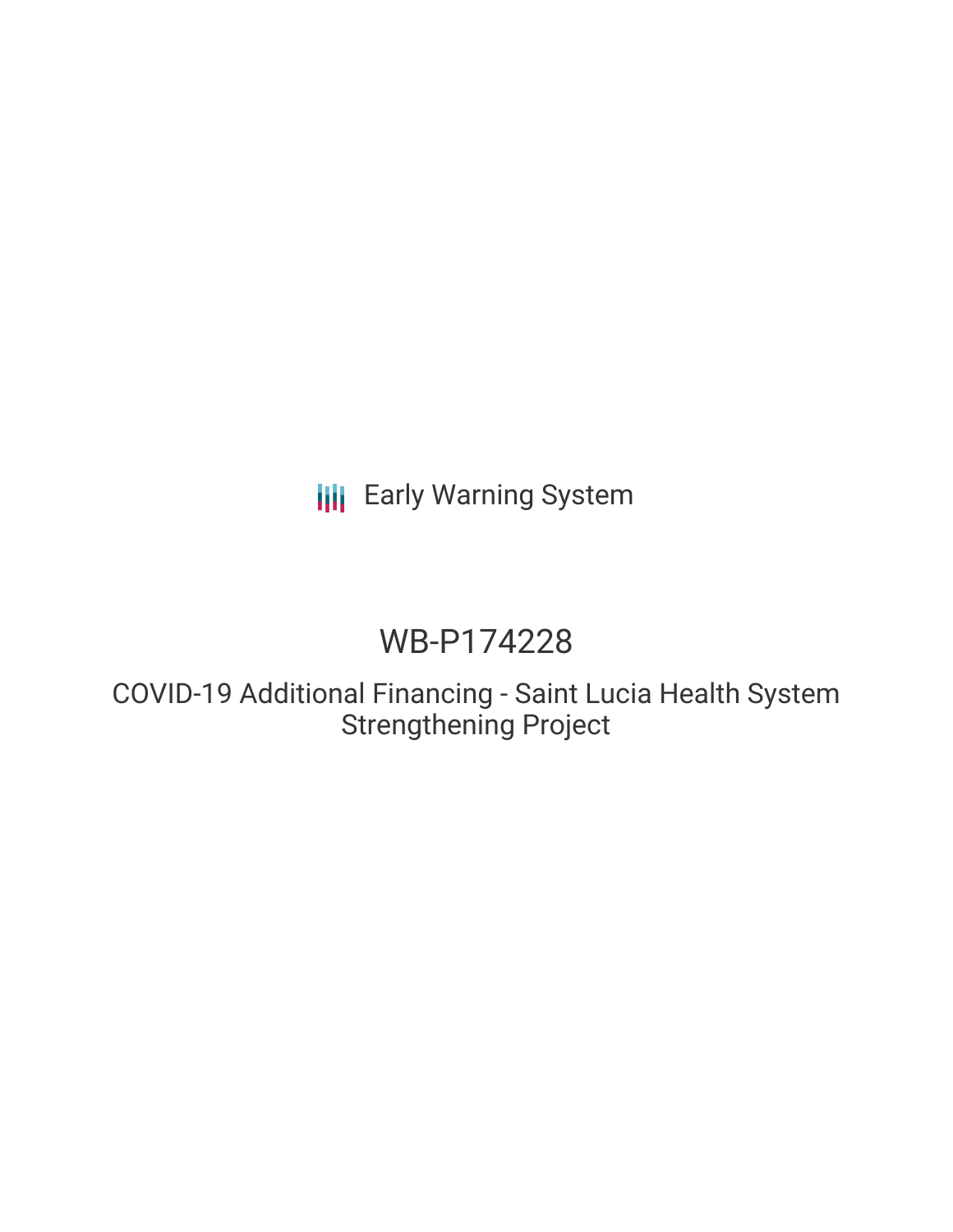

#### **Quick Facts**

| <b>Countries</b>               | St. Lucia                   |
|--------------------------------|-----------------------------|
| <b>Financial Institutions</b>  | World Bank (WB)             |
| <b>Status</b>                  | Approved                    |
| <b>Bank Risk Rating</b>        | B                           |
| <b>Voting Date</b>             | 2020-06-26                  |
| <b>Borrower</b>                | Government of St. Lucia     |
| <b>Sectors</b>                 | <b>Education and Health</b> |
| <b>Investment Type(s)</b>      | Loan                        |
| <b>Investment Amount (USD)</b> | $$5.00$ million             |
| <b>Loan Amount (USD)</b>       | $$5.00$ million             |
| <b>Project Cost (USD)</b>      | $$5.00$ million             |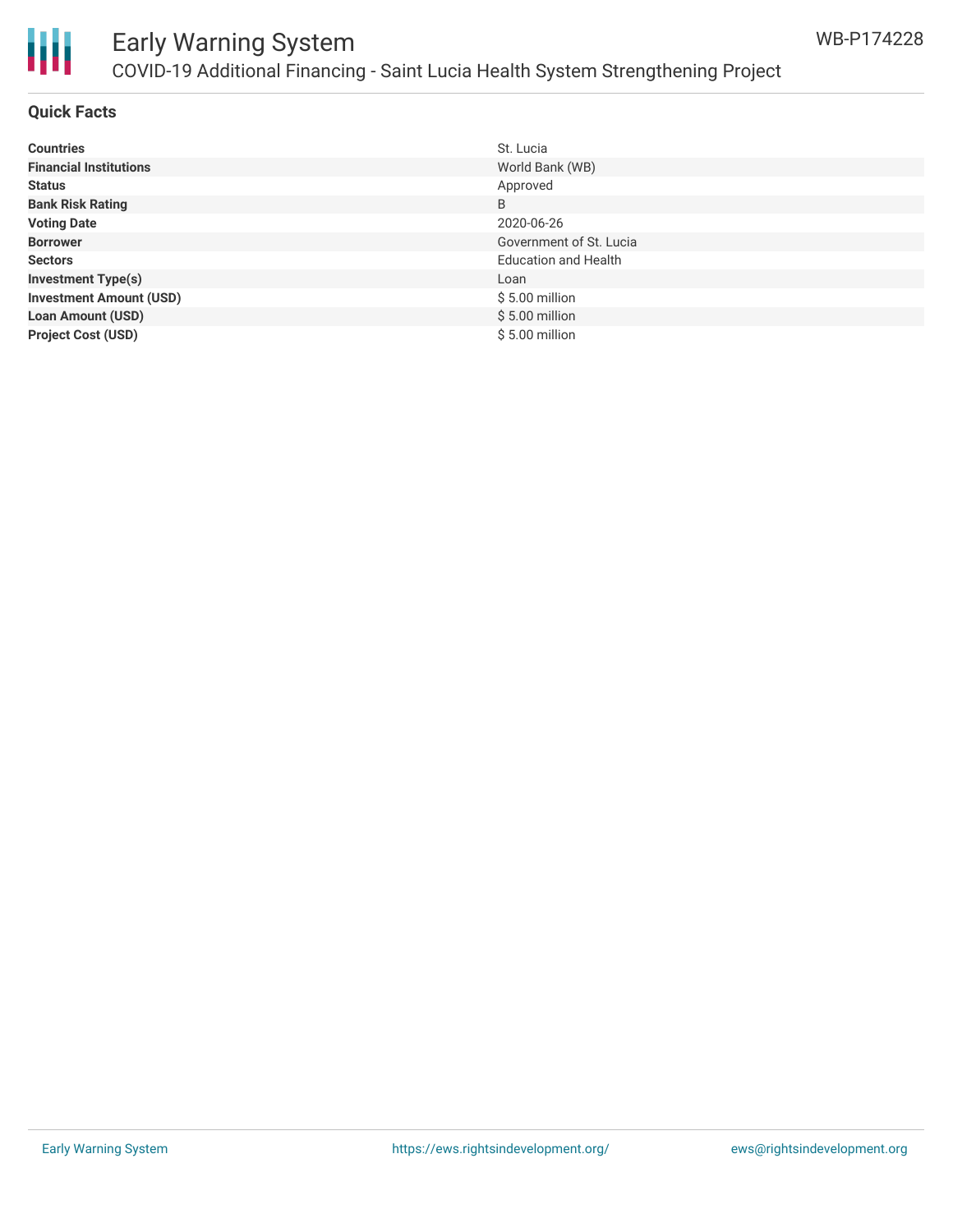

#### **Project Description**

According to bank documents, the project aims to improve the accessibility, efficiency, and responsiveness of key health services. It has the following components:

- 1. Component 1: Design and Implementation of an Essential Benefits Package
- 2. Component 2: Strengthening Service Delivery in Support of the Essential Benefits Package
- 3. Component 3: Institutional Capacity Building, Project Management and Coordination
- 4. Component 4: Contingent Emergency Response Component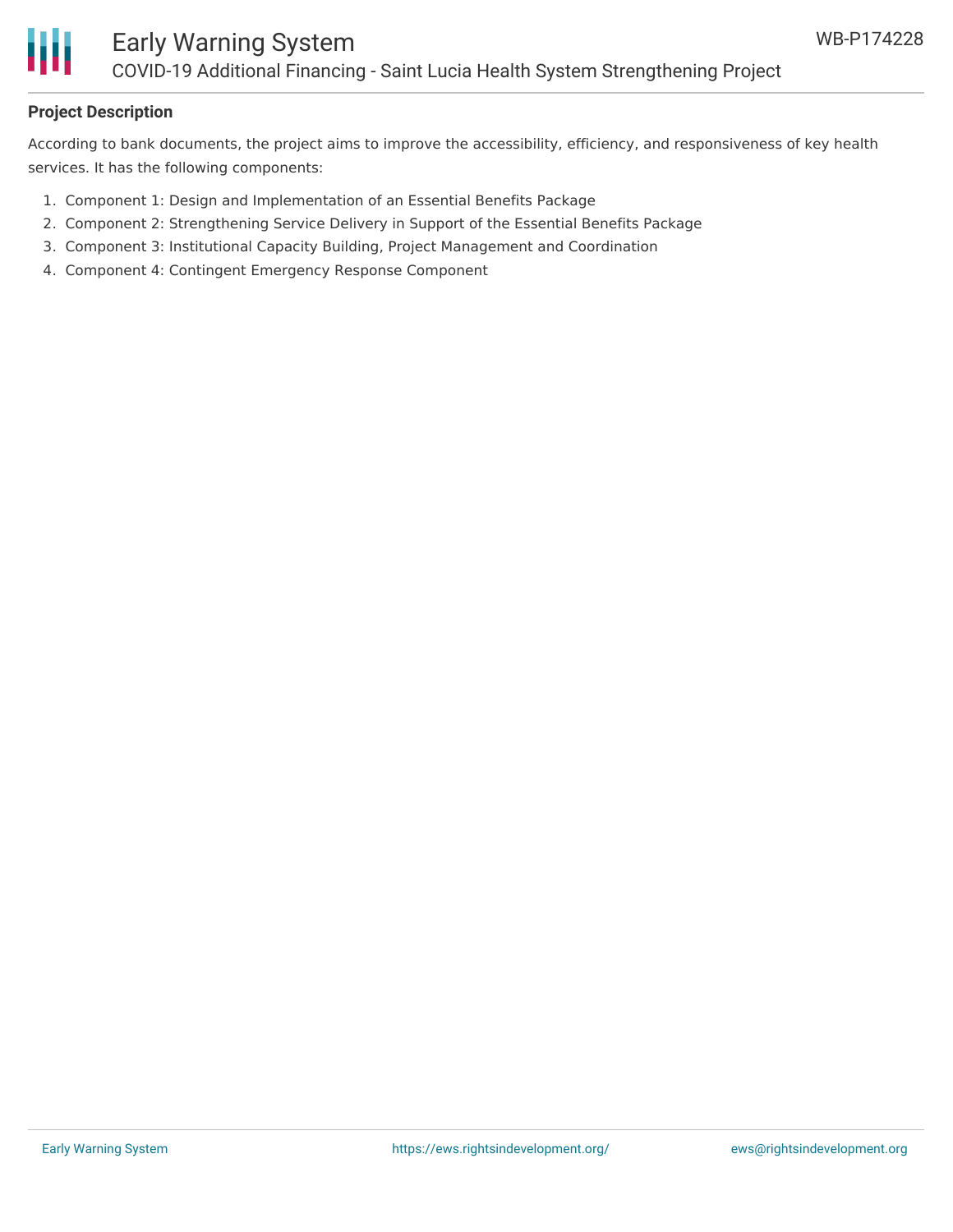

### Early Warning System COVID-19 Additional Financing - Saint Lucia Health System Strengthening Project

#### **Investment Description**

World Bank (WB)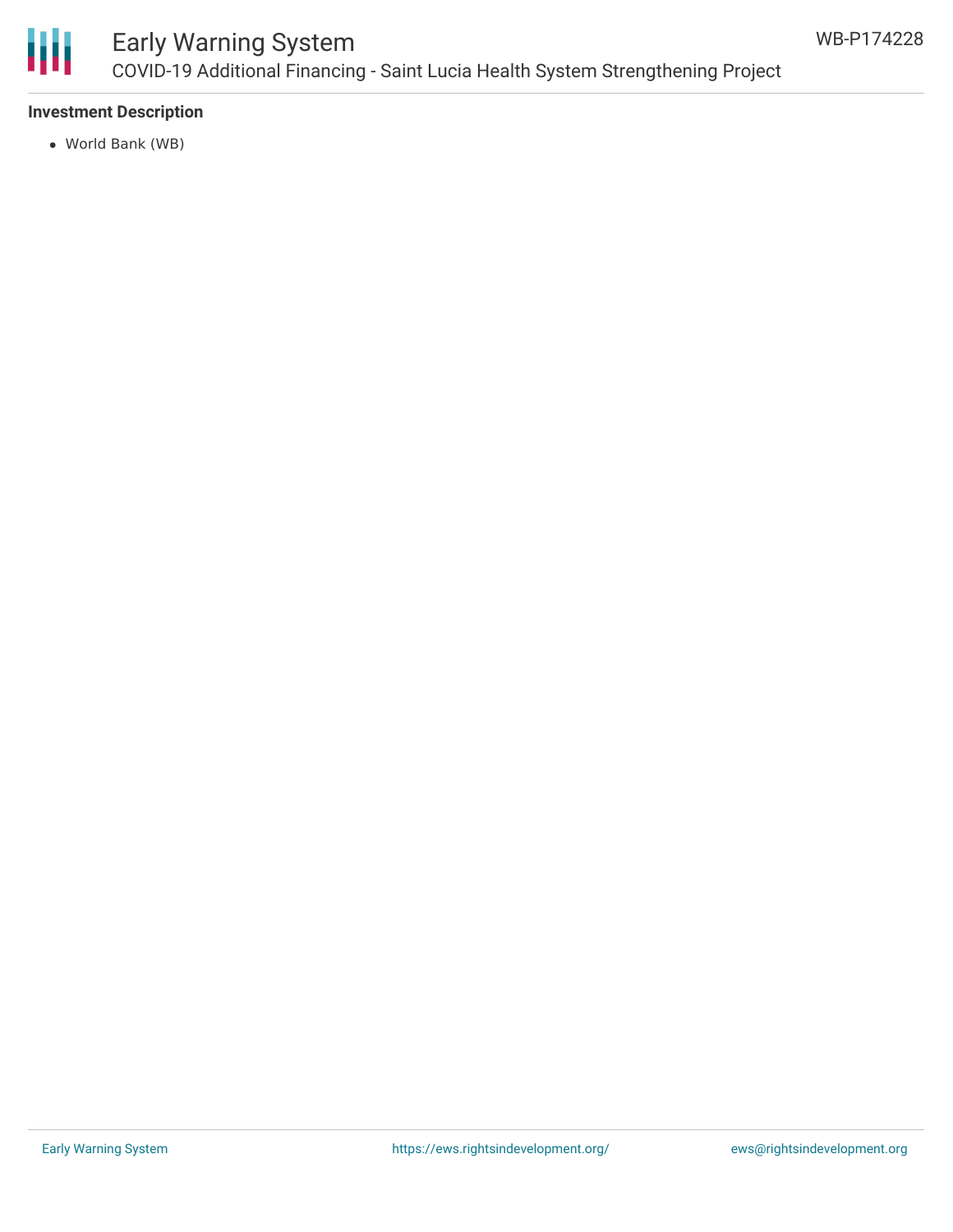

#### **Contact Information**

Ministry of Finance, Economic Growth, Job Creation, and External Affairs

Cointha Thomas, Permanent Secretary [cointha.thomas@govt.lc](mailto:cointha.thomas@govt.lc)

Ministry of Health and Wellness, Saint Lucia

Felix St. Hill, Permanent Secretary [fsthill@gosl.gov.lc](mailto:fsthill@gosl.gov.lc)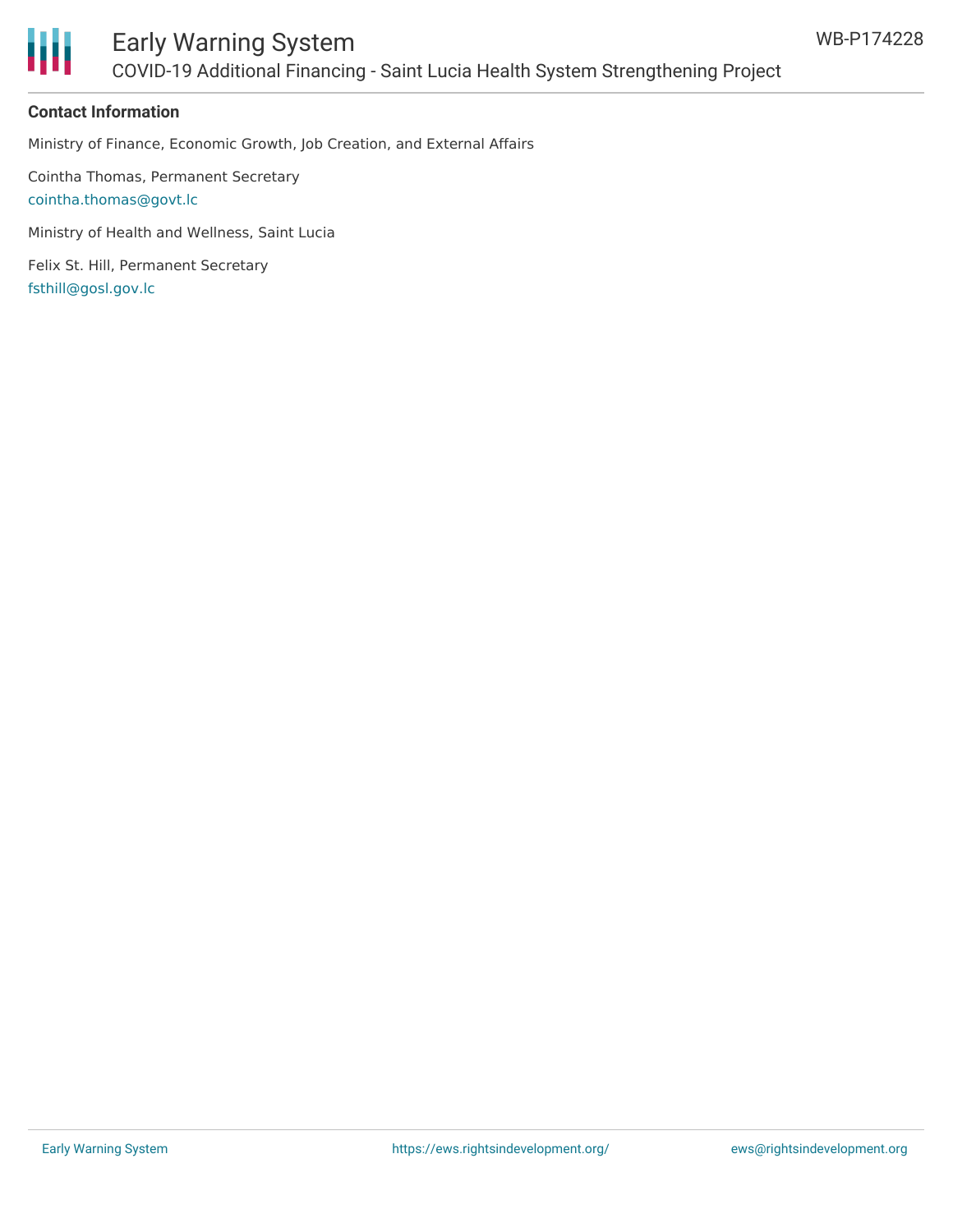

## Early Warning System

COVID-19 Additional Financing - Saint Lucia Health System Strengthening Project

#### **Bank Documents**

Project Information [Document-Integrated](https://ewsdata.rightsindevelopment.org/files/documents/28/WB-P174228.pdf) Safeguards Data Sheet - COVID-19 Additional Financing - Sain [Original Source]